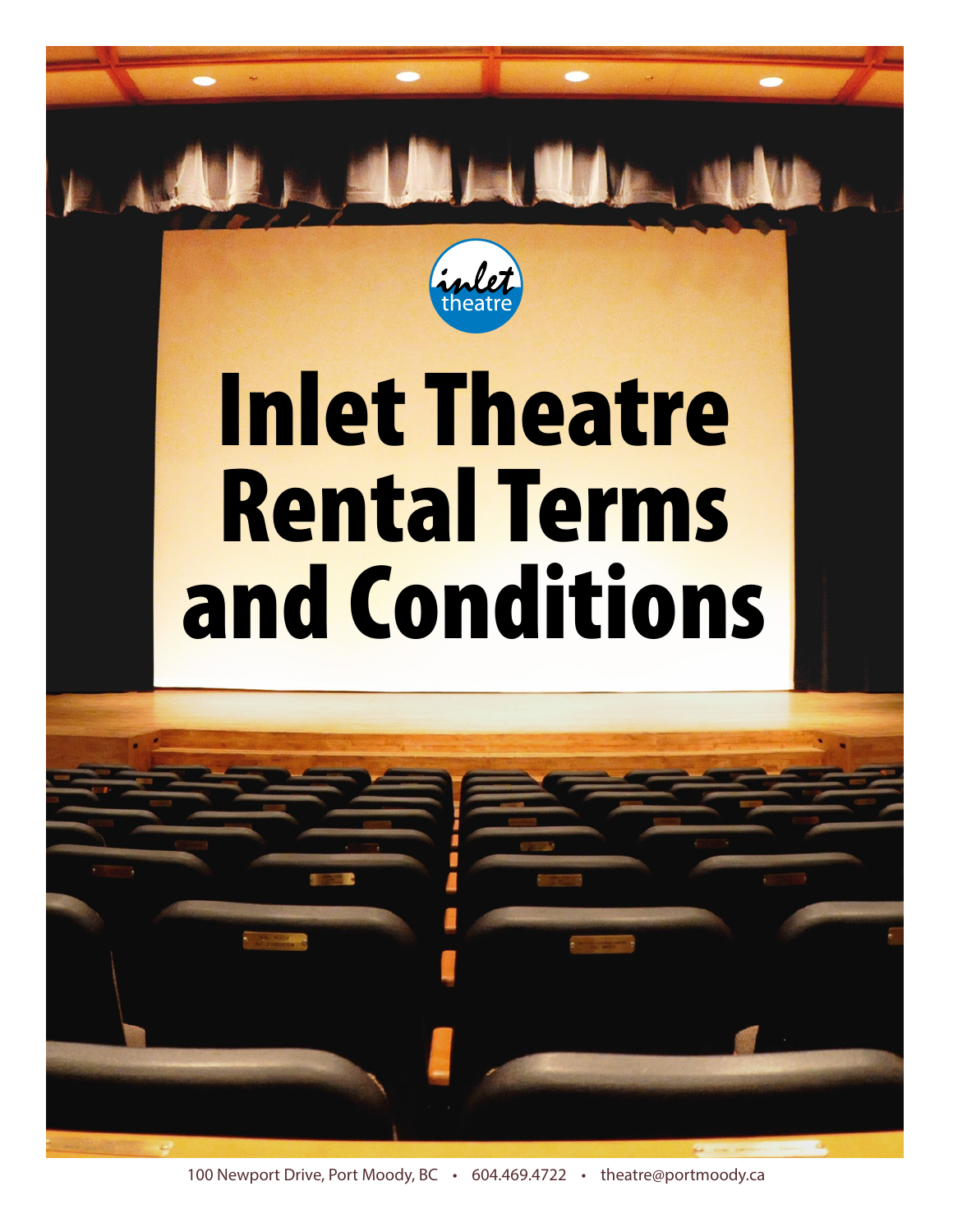# *Inlet Theatre Booking Procedures*



Our Theatre Coordinator books all Inlet Theatre events on a first-come-first-served basis, and our booking calendar is open until the end of the next calendar year.

General enquiries on dates can be made online by filling in the **[Inlet Theatre and Galleria Availability Request Form](http://www.portmoody.ca/index.aspx?recordid=154&page=57)** at www.inlettheatre.ca under "Rentals and Weddings" or by phone, e-mail, or in person with the Theatre Coordinator during the Coordinators' office hours at Port Moody City Hall.

We recommend scheduling site visits with the Theatre Coordinator before arriving to avoid disappointment.

- 1. Inlet Theatre holds your prospective event date for seven days. If a deposit is not made within seven days, the date is released without notice.
- 2. To confirm a booking, the Theatre Coordinator builds an initial rental contract based on a general overview of your event. Your rental is confirmed once you sign this initial rental contract and pay a security deposit. The security deposit is \$250 per day, up to a maximum of \$750. We accept Visa, MasterCard, American Express, cash or cheque.
- 3. After your booking is confirmed, theatre staff work with you to determine the specific details needed for a successful rental. Considerations that impact rental arrangements include lighting needs, sound, audio/video, staging needs, staffing schedules, set up and take down time, rehearsals and sound checks, projector & screen use, wireless microphone use, special equipment rentals, Galleria plans, promotion and box office services and any unique requirements for your event.

The Theatre Coordinator will adjust the rental contract based on staffing, equipment and set-up needs. Please note that the Theatre Coordinator and the Production Coordinator determine the final booking length and the number of staff required for an event.

- 4. Full payment and all insurance documents related to your contract must be provided no later than 30 days prior to the rental date.
- 5. You'll receive a pre-event summary email from the Theatre Coordinator the week leading up to your event. This captures all of your event details, and confirms that you and Inlet Theatre staff are prepared for the event.

Note: if you have taken Inlet Theatre Box Office tickets out on consignment, any unsold tickets will need to be restocked directly with the Theatre Coordinator a minimum of 2 business days prior to your event. [Refer to page 6 & 7](#page-5-0) for more information.

- 6. On the day(s) of your event, your group (including all service providers) gain access to the space at the specific start time stated on your contract. If your event is extended, time is charged to you accordingly. If your group or service provider(s) wish to come in early, your rental start time is adjusted.
- 7. After your event, your contract is adjusted to reflect the full amount of time dedicated to your rental. Please refer to [Venue Restoration](#page-4-0) under the Terms and Conditions area of this document. Your security deposit is either applied to the outstanding balance or refunded.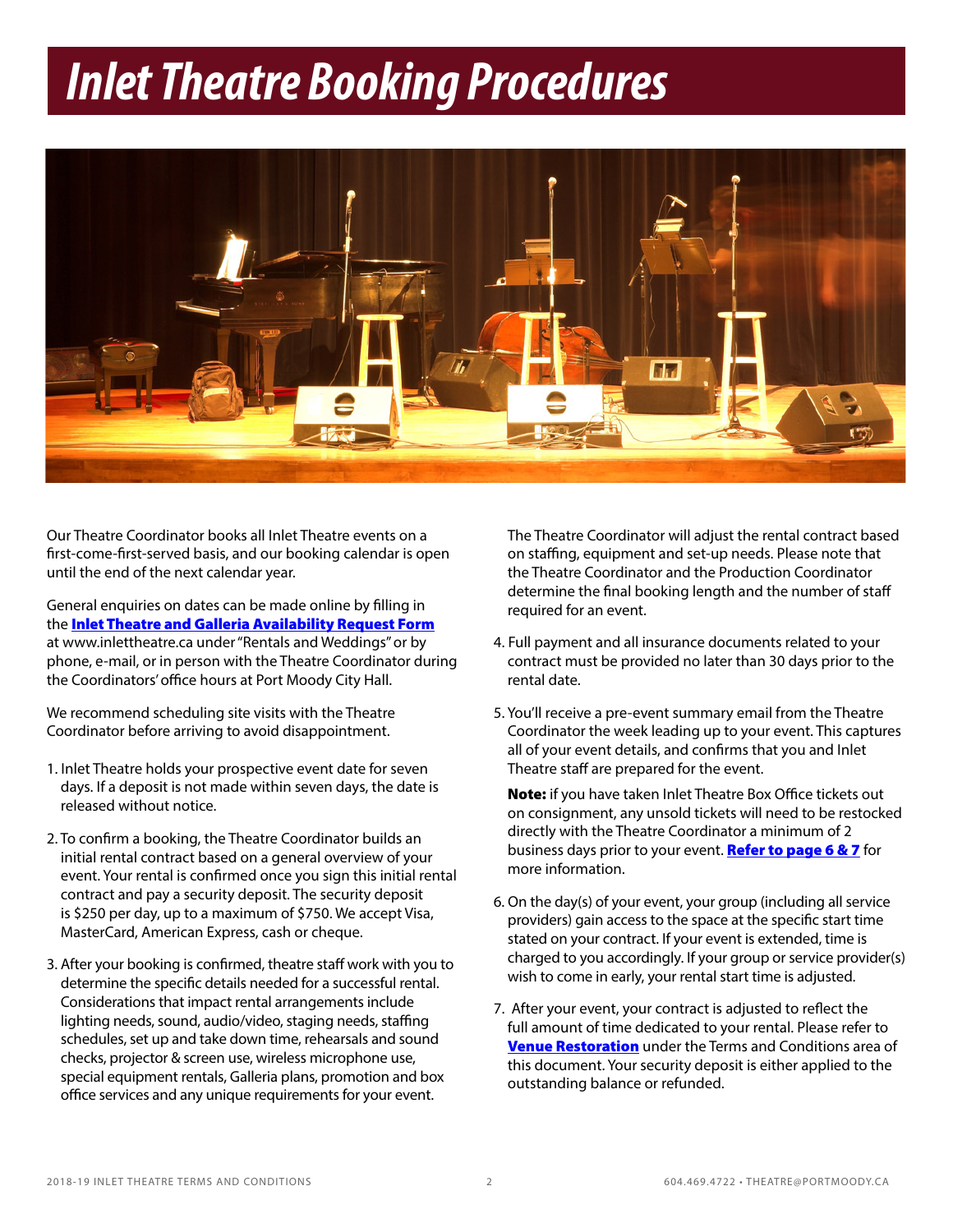#### **Primary Rental Contact**

This individual is the primary person responsible for making rental arrangements with Inlet Theatre. The rental contract person must be on-site during the entire rental period and needs to be able to make decisions about the rental directly.

This individual is named on the rental agreement and is ultimately responsible for all damages to any part of the facility or equipment resulting from the actions of anyone brought onsite for the event. This includes all costs for damage repairs, and for replacing lost items belonging to Inlet Theatre / City of Port Moody. This individual is also responsible should there be any insurance claims placed as a result of the event.

This person must be at least 18 years old, and easily accessible by phone or email. If necessary, please make an English translator available.

Renters, their associates, and any third party companies must comply with all City of Port Moody bylaws, as well as all Inlet Theatre Terms and Conditions.

# **Length of Contract Time**

The Theatre, Galleria, Bistro and Greenroom are kept in a neutral state when not in use. Any changes made to the venue for a rental must be undone before the rental is complete. Note that Inlet Theatre's "neutral state" is a bare stage with the original lighting plot (stage & lighting plots available upon request) and that the Galleria's "neutral state" is the entire area ready for daily City Hall operations.

The start and finish times of a rental are ultimately determined by the Inlet Theatre Coordinator and Inlet Theatre Production Coordinator. Staff reserve the right to adjust the number of technicians required for an event. For example, we require two technicians for an hour and a half to set up a concert in the theatre *prior* to a group's arrival and sound check. At the end of the rental, this set-up is reversed.

Please note that leading up to the event, we work hard to provide an accurate cost estimate. However, if the event requires additional time or equipment, we adjust the rental contract after the event to properly capture actual charges. This adjustment may affect the amount returned from the security deposit and/ or may require an additional payment after the rental has completed.

#### **Insurance**

All renters must have insurance as specified below. Directly send a copy of the insurance certificate to the Theatre Coordinator, no later than 30 days prior to the function. Please note that certificates that do not meet the specifications below will not be accepted. If insurance requirements are not met, renters and their affiliates may not access the facility.

*For rentals that do not include liquor:*  Commercial general liability insurance is required with a minimum of \$2,000,000 coverage. The City of Port Moody is to be added to the policy as an additional insured and the name of the policy holder must match the individual or organization named on the rental contract.

*For rentals that do include liquor:*  Commercial general liability insurance is required with a minimum of \$5,000,000 coverage and Host Liquor Liability inclusion must be clearly indicated on the document. The City of Port Moody is to be added to the policy as an additional insured and the name of the policy holder must match the individual or organization named on the rental contract. See page 9 for further details regarding Special Event Permit requirements.

Insurance may be purchased at the company of your choice or from the following list:

**Online: [bc.events.insure](https://bc.events.insure/ )** (the certificate is automatically emailed to the Theatre Coordinator)

# *Port Moody Insurance Agencies:* (the

certificate will need to be emailed / dropped off /faxed to the Theatre Coordinator by the rental client)

- Leaders Insurance, #106 3003 St. Johns St. (604.469.1799)
- Port Moody Insurance Services, #390 221 Ioco Rd. (604.469.1142)
- Suter Brook Insurance Services, 162 Brew St. (604.469.9355)

#### **Production Meeting**

Each rental includes a complimentary pre-event meeting. Every renter is encouraged to take advantage of this meeting, and to come prepared with any questions. During this time, details about the event requirements, production schedule, and special arrangements or requests must be made and discussed, with any follow up occurring by email or by phone.

Inlet Theatre reserves the right to charge rental clients the hourly Technician rate for additional meetings or repeated visits to the venue (scheduled or unscheduled) which involve the Production Coordinator and/ or Inlet Theatre Coordinator to be present.

# **Minimum Booking Length**

Inlet Theatre is rented by the hour and has minimum booking lengths in place. Please note that most rentals run longer than the minimum booking lengths established. For example, concerts and variety shows (without receptions) usually require 7 to 8 hours from the time set up begins until the time that the final venue restoration is completed.

If a booking has two time blocks in the same day, any break lasting more than two hours between time blocks constitutes two individual rental periods. The minimum rental times must be met for both blocks of time.

For example, if a community group has a six hour rental from 8am to 2pm (meeting the minimum 5 hour booking for a community & cultural group), then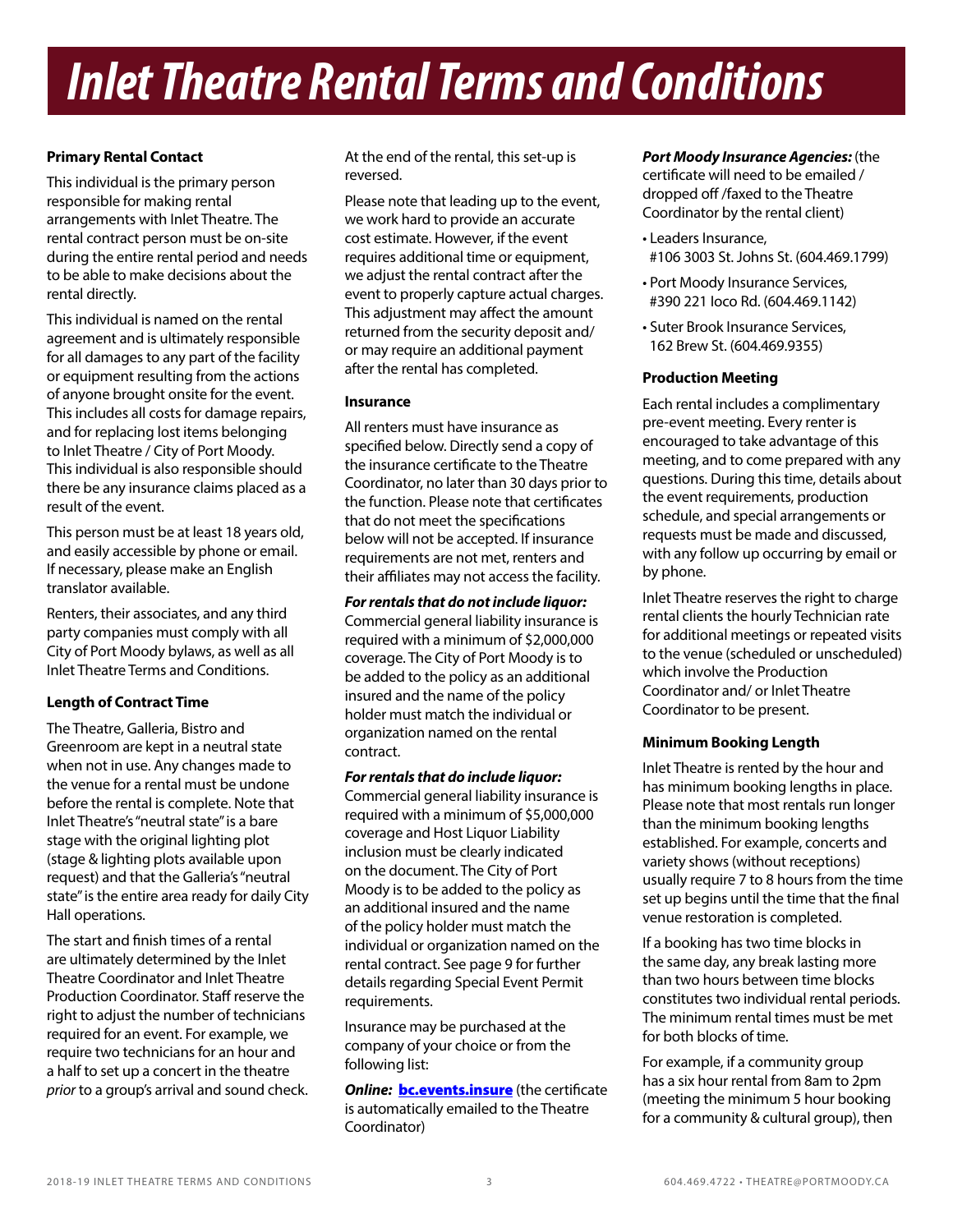<span id="page-3-0"></span>leaves the theatre and returns at 6pm for another show, they must book for an additional five hour minimum block of time because more than 2 hours passed between time periods.

#### **Scheduling Requirements for all Rentals over Five Hours**

Theatre staff are required to take a one hour meal break every five hours. This time is not billed to the renter, but it must be worked into the event schedule. During this time renters do not have access to Inlet Theatre. The Greenroom is available, and with prior arrangements, the Bistro and Galleria may be available.

If no meal break is provided after five hours, a missed meal surcharge is applied for each break missed, per staff member. The missed meal surcharge is calculated at twice the technician rate for one hour.

#### **Inlet Theatre Staffing**

One technician is automatically included in the rental of the venue. Additional technicians are required for all concerts, large performances, variety shows and bookings that require a lot of set up or have big production needs. Overtime is charged after 10 hours of work. Refer to the Inlet Theatre Rental rates for current hourly charges.

For all public events, an Inlet Theatre Front of House staff member is required on site to provide customer service to the public. When the Bistro is opened by the Front of House staff member, there is no charge to the rental client for this staff member. If the rental clients requests that the bistro is not opened and/or if the event is based in the Galleria and is expected to require additional Front of House staff support [\(refer to Bistro Usage on page 5\)](#page-5-0), then the cost of the Front of House staff

member will be added to the rental contract for a minimum of 4 hours. Refer to the **[Inlet Theatre Rates Chart](http://www.portmoody.ca/modules/showdocument.aspx?documentid=8242)** for current hourly charges.

For private and corporate events, an Inlet Theatre Front of House staff member may be brought in for a minimum of 4 hours to assist in working with event attendees, at the current hourly rate. Refer to the Inlet Theatre Rental rates for current hourly charges.

# **Public Event Promotion**

For all public events, the rental client must provide 4–6 printed posters (with English translation if the poster is in another language), a digital poster, and box office contact information no less than 30 days before the event. We use this information to promote the event locally to residents, and may include it in a digital e-flyer to our subscribers, a printed flyer, an online event listing at www.inlettheatre.ca and our digital signs in the galleria, and time permitting, on our twitter feed (@pomoculture).

# **Ticketing for Events**

Rental clients can choose to sell tickets on their own, or can go through the Inlet Theatre Box Office service (refer to page 6 for more details about this service). If rental clients sell their own tickets and opt to use an online service provider (such as Eventbrite or Brownpapertickets), the rental client must provide their own volunteer to work with our Front of House at the theatre doors to validate digital tickets, both when the theatre doors open and during intermission.

Rental clients who allow digital tickets for entry to their event may want to implement a paper ticket system or hand stamp at the doors for ease of identifying ticket holders coming and going from the theatre for the duration of the event.

# **Theatre Capacity**

The number of tickets or registrations available for an event must not exceed the number of seats set for the event. Standing is not allowed during any event due to fire and safety regulations. Note that Inlet Theatre reserves the right to retain two house seats for promotional purposes for all public performances.

# **Fire and Safety**

Emergency exits throughout the venue must remain clear of obstructions at all times. Obstructions include tables, chairs, props, costumes, tripods, cables, equipment, displays, boxes, umbrellas and people.

This includes all doorways as well as all aisles inside the theatre. 4 feet is the minimum pathway that must be maintained at all exit doors & access ways.

# **Dark Days**

This fee is charged when a client books the venue for multiple days in a row and wishes to skip a day of work but still have their property/set or technical settings remain set up. Inlet Theatre will charge the client a Dark Day fee for each day that the venue cannot be rented out in its original condition to other rental groups.

# **Smoking**

All City of Port Moody owned and operated buildings are designated 100% smoke free. Smoking Control Bylaw 1987, No. 1875 Smoking is only permitted 7.5 meters away from any door, window or air intake. Smoking is not permitted in the underground parkade.

# **Venue Extension**

In some cases it is beneficial to physically extend the venue space to include an enclosed area outside of the Galleria. Discussions with theatre staff are required to determine the feasibility and regulations relating to a specific event. Once approved, a client may make arrangements for temporary tall fencing to be installed outside of the usual Galleria space during agreed upon times and at the client's cost.

Please note that this arrangement impacts the cost of insurance as well as the Special Occasion License fees (if liquor is part of the event). It will also impact the length of the booking time to give the client time to set up and take down the fencing. Furthermore, smoking is not permitted within the fenced area of the extended venue.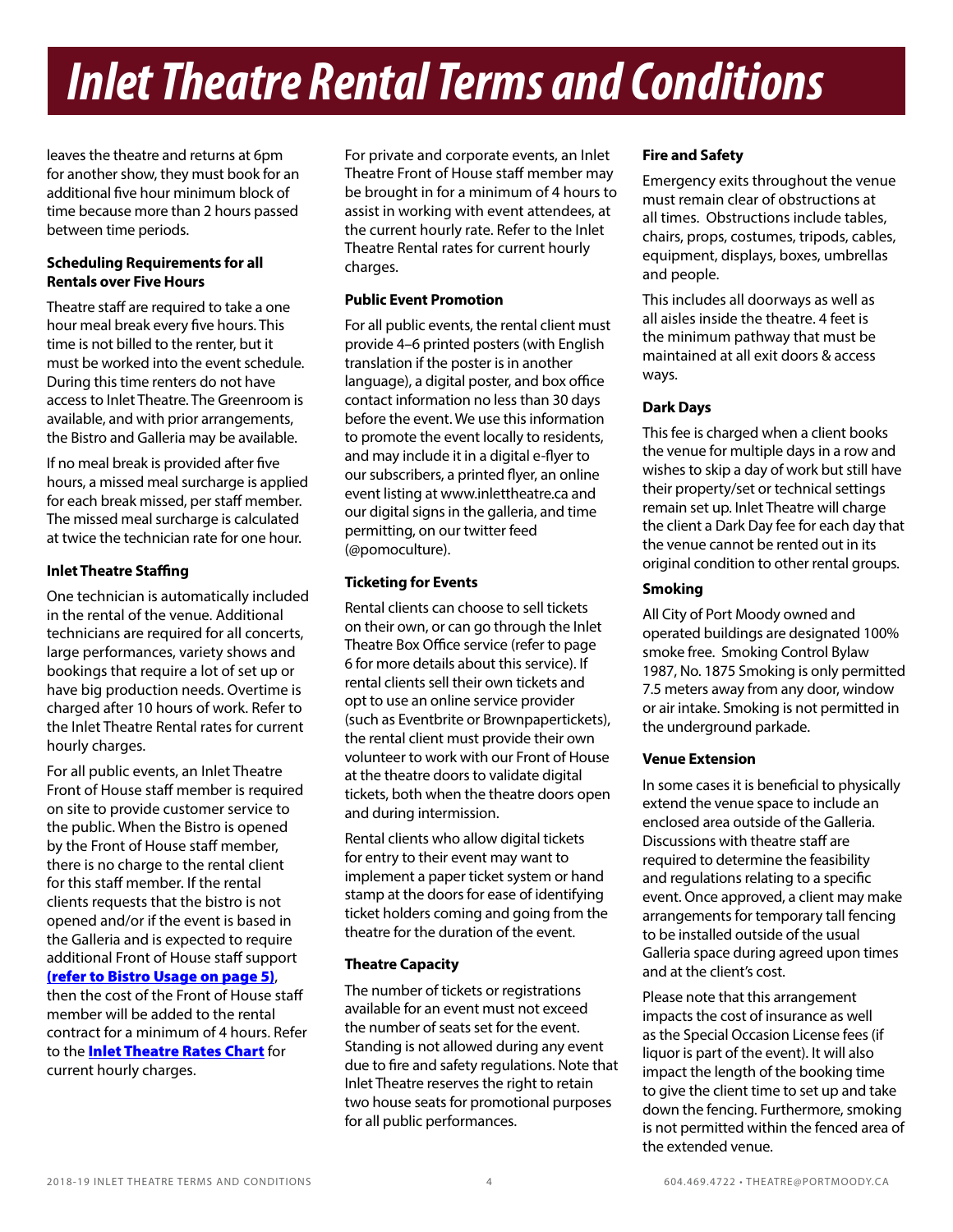#### **Lost, Stolen or Damaged Property**

The City of Port Moody assumes no responsibility for lost or stolen property, property damage or injuries during the activities authorized by the rental agreement.

#### **Lost and Found**

Items left behind by patrons of an event will be brought over to the Port Moody Public Library and left for pick up. Items left behind by a rental group will be held by the Production Coordinator for one month after the event.

# **Special Staging**

Rigging, pyrotechnics and electrical work require a licensed operator and the approval of the Theatre Technician and/ or the Port Moody Fire Department. The Theatre Technician must rig any overhead objects. This must be discussed in advance of the rental. Extra time to install and uninstall items for an event are billed to the renter.

#### **Sets, Props & Decor**

Set painting and/or construction is not permitted on location or on City property. Sets must be pre-constructed and pre-painted prior to arriving on site (some assembly is expected). Paint touch ups are permitted providing that a drop cloth is used and that necessary precautions have been taken to prevent spills on site.

Scotch tape, double sided tape and packing tape are not permitted anywhere in the venue. Please speak with theatre staff about what kinds of adhesives may be used on site.

# **Bistro Usage**

For all public events, Inlet Theatre schedules a Front of House staff member to operate the Bistro (coffee, tea, water, juice, pop, and snack sales), the Box Office [\(refer to page 6 and 7 for Box Office](#page-5-0)  [service arrangements\)](#page-5-0), and to sell event related merchandise where applicable [\(refer to Merchandise Sales below\)](#page-4-1). The Bistro cannot be used by renters to generate revenue on items other than liquor sales.

For all private rentals, the rental client is welcome to use the bistro to provide liquor and catering services to their guests.

The Theatre Coordinator must be notified in advance of the rental if access to the Bistro is required. On private events with a reception followed by an activity in the theatre, a Front of House staff member will be added to the rental for a minimum of 4 hours (Refer to 'Food & Beverage' below). Find the current hourly rate for this staff member in the **[Inlet Theatre Rates chart.](http://www.portmoody.ca/modules/showdocument.aspx?documentid=8242)** 

#### <span id="page-4-1"></span>**Merchandise Sales**

Groups may sell their own merchandise (t-shirts, CD's, etc.) with no commission due to Inlet Theatre. If desired, Inlet Theatre is able to manage and process merchandise sales for a 15% commission if arrangements are made with the Theatre Coordinator in advance.

#### **Food & Beverage**

No food or beverage is allowed inside Inlet Theatre, with the exception of bottled water. This policy is in effect at all times, including during set up and rehearsal times. (Refer to "Damages **[During an Event"\)](#page-5-1).** When food and beverage is served in the Galleria, the inner theatre doors will remain closed.

All food preparation and service must meet the food safety guidelines of the Fraser Health Authority. Find further information at **[www.fraserhealth.ca](http://www.fraserhealth.ca/)**, or speak with the Theatre Coordinator to receive an Application for Approval of Temporary Food Premises, which must be sent along to the Fraser Health Authority prior to your event. Applications for Approval of Temporary Food Premises must be submitted to Fraser Health no later than 14 days prior to the event.

Please note that all events with food or beverage that take place in any of our carpeted areas (Theatre Light Lock area, Parkview Room, Brovold Room) require floor covering. Most caterers have floor covers for this purpose.

#### **Service Providers & Deliveries**

All secondary service providers related to a rental (eg: caterers, piano delivery & tuning, decorators etc) must arrive during the rental period. Deliveries and pickups outside of the rental period must be arranged and approved by theatre staff prior to the event.

# **SOCAN**

For all events that play music, Inlet Theatre collects and submits funds to SOCAN: Society of Composers, Authors and Music Publishers of Canada. Rates are set by SOCAN and are subject to change without notice. Visit **<www.socan.ca>** for more information.

#### **Film Screenings**

Renters are required to obtain formal licenses and permissions for any event screening a film (for instance, a screening license though www.acf-film.com ). At this time, a SOCAN license is not required for music in films, as Inlet Theatre currently holds an annual license covering this.

#### <span id="page-4-0"></span>**Venue Restoration**

At the end of the contract time, the venue must be ready for the next rental to begin. With the exception of emptying receptacles, restocking consumable items, and basic cleaning of floors, rental clients are responsible for the final tidy up of the areas used for their event. Here are some tips to avoid a cleaning charge-back:

- *Theatre:* No food or beverage is permitted inside of the theatre, except for water in plastic bottles. This policy is in place during set up, rehearsal, and show times. Renters are required to remove all other items brought in for their event.
- *Galleria:* Renters are required to clean all tables prior to putting them away, and are further required to remove all remnants of signage and décor used on site.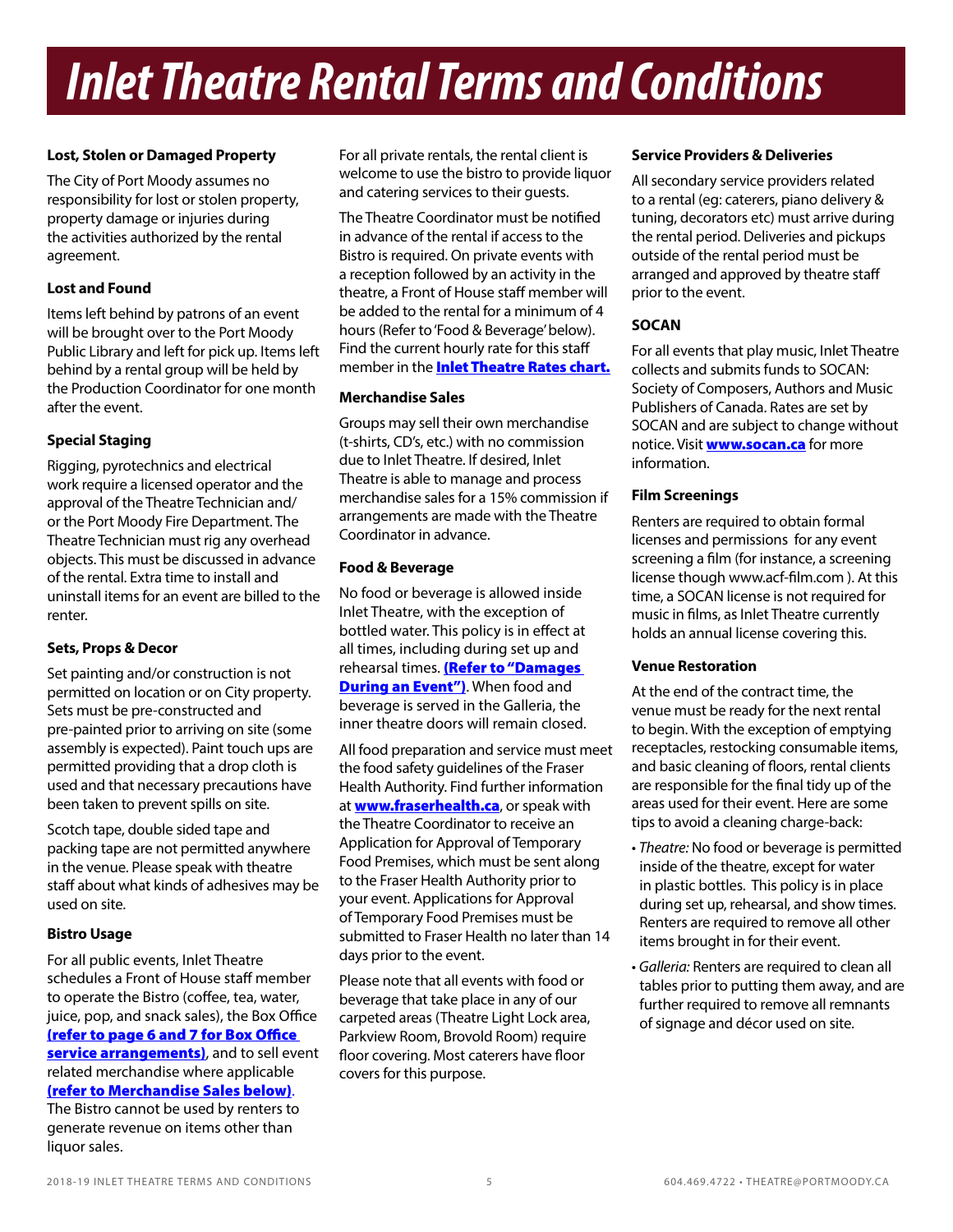- <span id="page-5-0"></span>• *Bistro cleaning*: Renters are required to clean all surfaces that have food or drink residue remaining from their event (counters, backsplash, sink, fridge, microwaves, cupboards, handles/knobs). Note that the Bistro has disinfecting surface wipes underneath the sink.
- *Greenroom cleaning*: Renters are required to put garbage and recycling in proper receptacles, ensure fridge is empty, remove any signs put up for their event, clean any surfaces that are left dirty from the event.
- *Tape on site*: It is essential that only removable painters tape is used within the venue and that nothing is attached or adhered to the galleria floors. Please address this in a proactive manner if you have vendors on site. Removable tape is available from the technician if needed.

If additional time is required for cleaning after the rental group has departed, the client will be charged a cleaning fee following the rental. Please note that theatre technical staff are responsible for restoring theatre technical equipment.

#### <span id="page-5-1"></span>**Damages during an event**

If damages occur during a rental, the renter is responsible for paying repair costs. This includes carpet stains, seat cleaning, wall repairs, green room repairs, and any other damages arising from negligent actions of the rental group and/or their service providers.

#### **Cancellations**

Deposits are non-refundable if an event is cancelled for any reason less than 90 days from the event start day. For this reason, we highly recommend that renters presenting or sponsoring non-local or international performers confirm approved documentation to perform in Canada prior to booking the venue.

#### **Unexpected Venue Closure**

In extremely rare circumstances, the City may need to close Inlet Theatre and/or the Galleria due to a safety or emergency issue. In these rare cases, staff will notify a renter as soon as it appears their event may be impacted, and will suggest other suitable City facilities to hold the event. Should no other suitable City facility be available, staff will suggest other possible venues in the area for the client's consideration and follow-up. The client's contract will be amended accordingly, which may include a partial or full refund of rental fees for the Inlet Theatre and/or Galleria and the addition of rental fees for any other selected City facilities.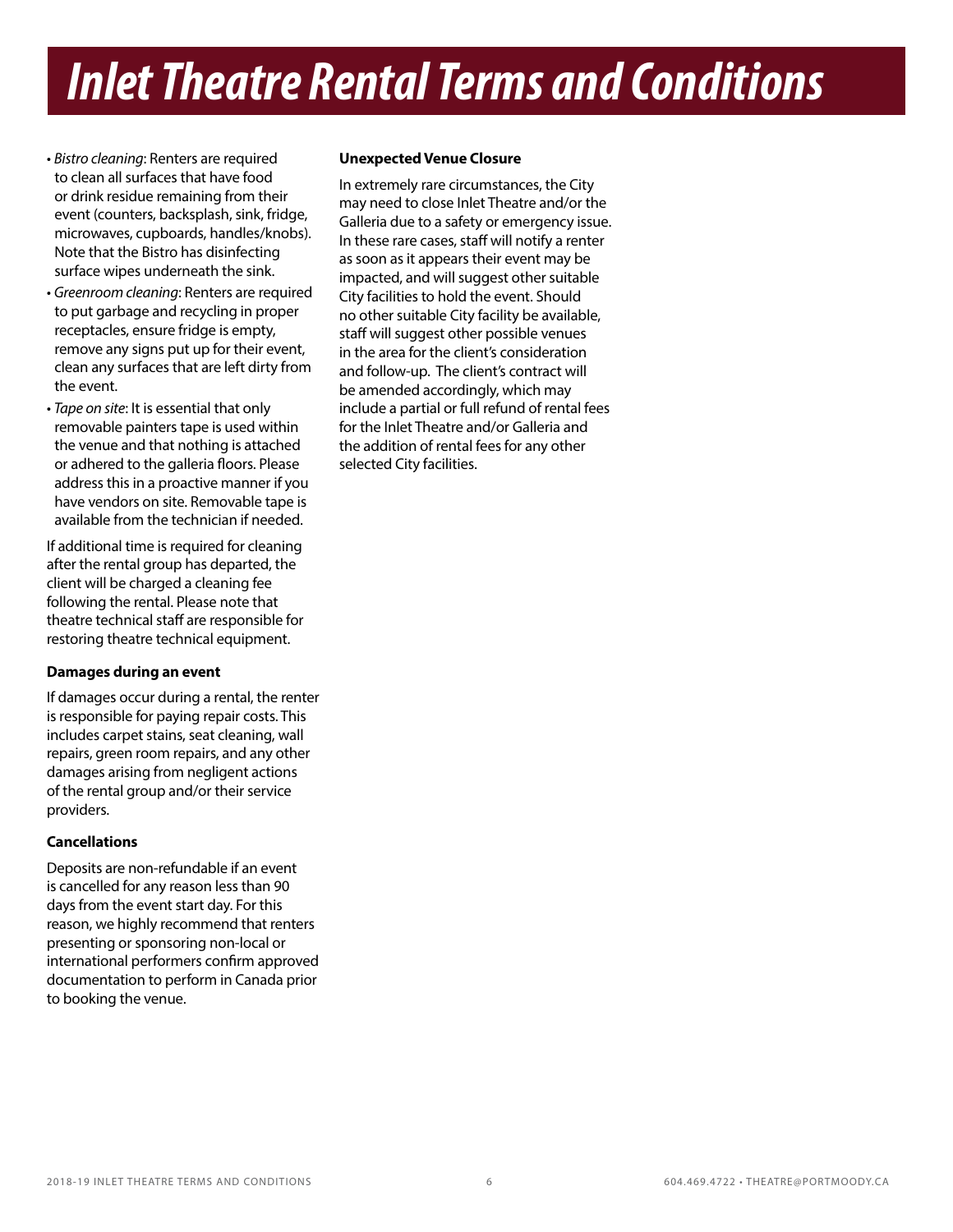# *Inlet Theatre Box Office*

Inlet Theatre is pleased to offer the Inlet Theatre Box Office service option for rental clients hosting public events at the Inlet Theatre and Galleria. Patrons can purchase tickets online leading up to the event day, and (if not sold out) at the box office run by theatre staff on event day. There is an administration charge of \$30.00 (+tax) per performance for this service, which is added to the rental contract.

# Overview:

- 1. In addition to the per-show administration fee that the rental client pays, patrons buying tickets pay a per-ticket service fee on each ticket (refer to page 7 for further details).
- 2. Once set up, tickets are sold online at www.inlettheatre.ca leading up to the event day. The theatre offers either General Admission or Reserved seating. Visa and Mastercard payments are accepted online in advance of the event. Please note that we are unable to provide box office sales over the phone.
	- Tickets are posted online with the service fee already included. For example, a \$15.00 ticket will be posted online as \$17.50 so that patrons know the full cost of the ticket from the very beginning of the transaction.
- 3. On event day, online ticket sales automatically stop 2 hours before the start of the event. Inlet Theatre staff set up the on-site box office an hour prior to show time. Staff sell the remaining tickets to walk up patrons (Visa, Mastercard, debit or cash accepted), and provide Will Call service to those who purchased online.
- 4. The week after the show, the Theatre Coordinator confirms ticket revenue received through the Inlet Theatre Box Office and starts the revenue payment process. If direct deposit was set up in advance, ticket revenue is deposited into the clients' bank account 1-2 weeks following the event. If direct deposit was not set up initially, a ticket revenue cheque can take up to 4 weeks to receive.

# Information required to begin selling through Inlet Theatre Box Office:

The Theatre Coordinator requires the following details before online ticket sales can begin:

- a. Ticket Price
- b. Digital poster (listing the ticket price that includes the applicable service charge.)
- c. A descriptive paragraph about the event
- d. Seating: General Admission or Reserved
- e. Optional: a YouTube website link for your event
- f. Optional: if you have arranged for Consignment tickets, the contact information for the alternate Box Office is required
- g. If direct deposit is preferred, let the Theatre Coordinator know to begin setting up this process.

# Frequently Asked Questions

#### *Do I have to use the Inlet Theatre box office service?*

No. The Inlet Theatre Box office is a service that clients may choose to use if they like. Please refer to **Public Event** [Promotion & Staffing on page 4](#page-3-0) for additional information.

#### *What is the maximum number of tickets that can be sold?*

The maximum number of tickets available for an event must match the seating capacity for the event. The seating capacity is determined by the Inlet Theatre staff based on the event set up plans.

#### *I want to use the Inlet Theatre Box Office service but I also would like to sell some tickets in person in advance of the event. Do you offer an option for this?*

Yes. Please refer to the Consignment Ticket Option on page 7.

# *Can you sell tickets that I print and provide to you?*

No. Inlet Theatre will only sell tickets that are produced by the Inlet Theatre Box Office. This is to ensure that we maintain control over the number of tickets available for an event that we oversee.

Groups who want to use their own tickets must make their own box office arrangements and manage any patron concerns that arise should the show be oversold. Note that our maximum seating capacities are not flexible should a group accidentally oversell the venue.

# *If I want to have two events on the same day, can I just sell one ticket and let patrons choose which show they wish to go to?*

No. Whether you use the Inlet Theatre Box Office or make your own arrangements to sell tickets, every event must have a distinct set of tickets that clearly indicates the date and time of the event directly on the ticket. The quantity of tickets made available for each event must match the number of seats available for each event.

#### *What is the earliest that tickets can go on sale through the Inlet Theatre Box Office for my event?*

We can begin online ticket sales as early as 3 months in advance of your event.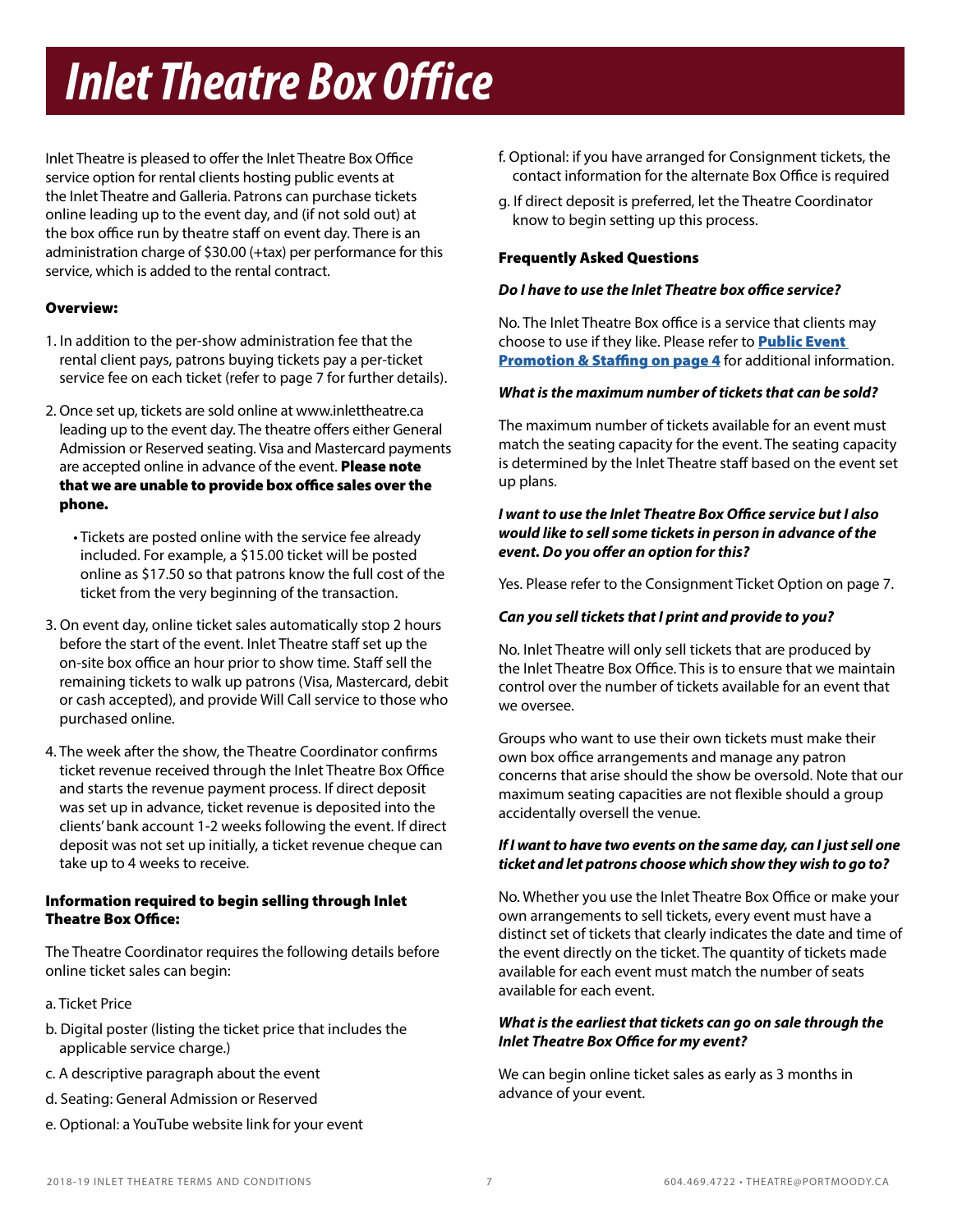# *Inlet Theatre Box Office Service*

#### Ticket Revenue Payment Options

The Inlet Theatre Box Office offers ticket revenue in two forms:

• A cheque (takes up to 4 weeks to receive following the event)

• Direct deposit (takes 1 to 2 weeks to receive following the event). Direct deposit must be arranged when setting up online tickets sales.

With direct deposit, clients can arrange to receive some of the ticket sale revenue before their event happens. Speak with the Theatre Coordinator if you are interested in this option. If you are a repeat renter, we recommend setting up direct deposit (you only have to set it up once with us).

# Complimentary Tickets Option

Complimentary tickets, or "comps", are easy to arrange with us, as long as your show has not sold out.

- 1. Send an email to the Theatre Coordinator with the number of comp tickets you'd like available at the door no less than 2 business days before the event.
- 2. We will remove those tickets from the available online inventory so they are available for free the day of the show.
- 3. On the day of the show, Front of House staff will need a list of names of anyone receiving Comp Tickets.

#### Inlet Theatre Box Office Service Fee **Overview**

The service fee directly covers our processing costs to provide the box office service. The amount charged to patrons is determined by the ticket price set by rental clients.

- \$0 to \$15.00 ticket: \$2.50 service fee
- \$15.01 to \$35.00 ticket: \$3.00 service fee
- \$35.01 to \$55.00 ticket: \$3.50 service fee
- \$55.01 to \$80.00 ticket: \$4.00 service fee
- \$80.01 and up: \$4.50 service fee

Please note that service fee charges are subject to change without notice.

#### Consignment Ticket Option

We understand that some groups may want to use the Inlet Theatre Box Office service and also sell tickets themselves in advance of the show to friends, family, and group members. For this reason, we have created a consignment ticket option. Please note that there is a fee of  $$25.00 (+ tax)$  per show for this option in addition to the \$30.00 (+tax) per show box office administration cost. Both fees will be added to the rental contract.

Here is how the consignment ticket option works:

- 1. When setting up ticket sales, the Theatre Coordinator and client will determine the number of tickets that will be sold on consignment. Note: Inlet Theatre Box Office must retain a minimum of 50 tickets for each show.
- 2. Clients pick up tickets from the Theatre Coordinator and sign a "Consignment Ticket Tracking Form". The client can sell consignment tickets at whatever price they wish.
- 3. Clients return unsold consignment tickets to the Theatre Coordinator no less than two business days before the event. Upon restocking consignment tickets, the Theatre Coordinator and client will update and sign the "Consignment Ticket Tracking Form". The returned tickets will be re-entered into the Inlet Theatre Box Office ticket inventory and made available for sale on the day of the event.

# Important Terms and Conditions For Consignment Tickets

- When the Inlet Theatre Box Office has been utilized for an event, it is the only place that tickets may be picked up or purchased on the show day.
- All tickets that the client has taken on consignment must be fully paid for and distributed prior to the event. Clients are not permitted to distribute any tickets on site on the day of the event. This is strictly enforced to avoid confusion with multiple box offices and to avoid the possibility of overselling the venue. *Note:* Pre-paid Consignment tickets may be left at the Inlet Theatre Box Office for pick up on event day provided that each ticket or group of tickets is sealed inside their own envelope with the patron name and quantity of tickets clearly labelled on the envelope.
- Only authorized Inlet Theatre tickets will be accepted at the door, unless special arrangements have been made with the Theatre Coordinator.
- Front of House staff do not have the ability to alter ticket stock, re-stock extra tickets or create complimentary tickets on the day of the event. The Theatre Coordinator is the only person who can make changes to the ticket inventory. Any changes must be done no less than 2 business days prior to the event.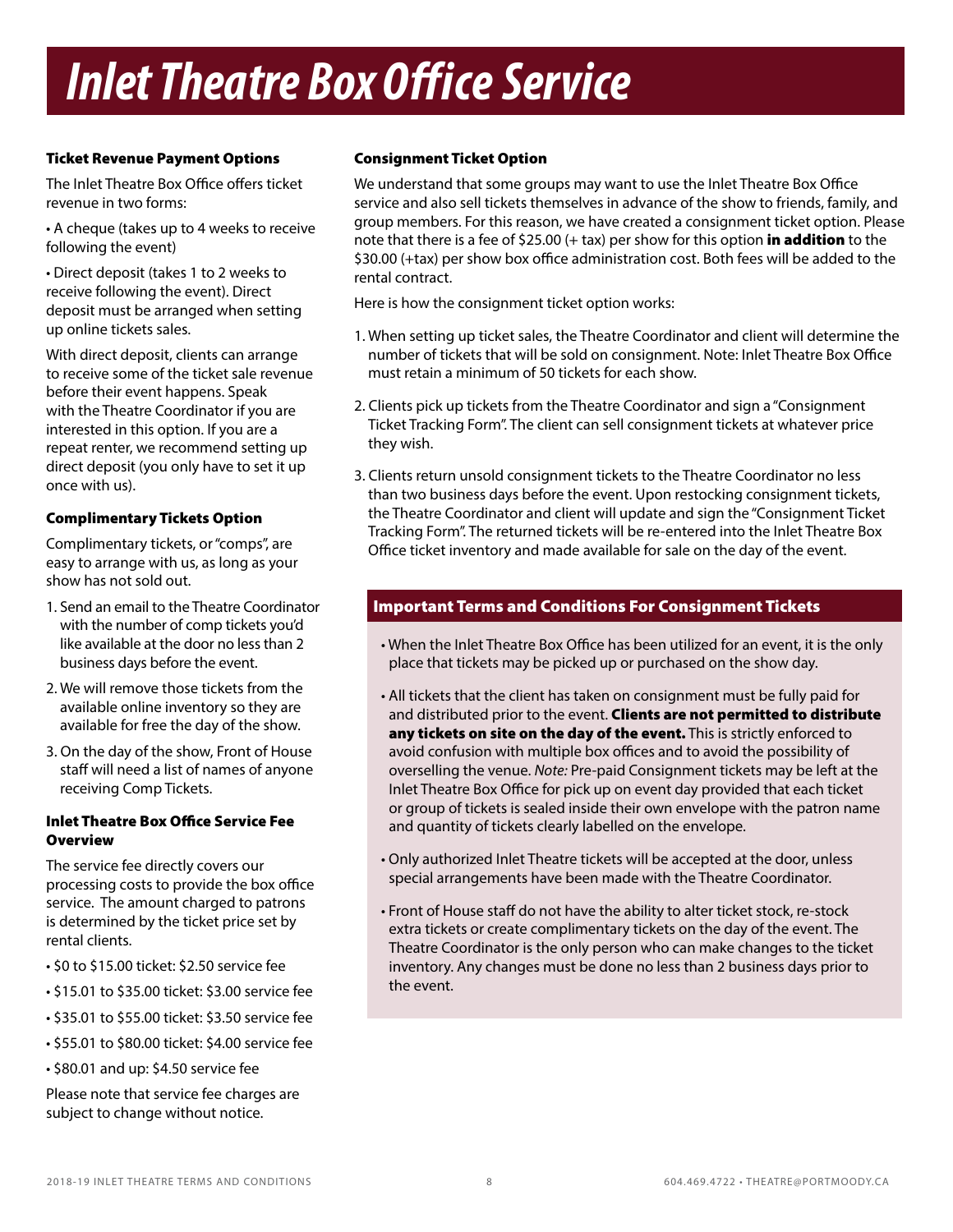# *Serving Liquor*



Want to serve liquor at your event? Please note that the facility is not licensed for liquor service. . Renters may choose to license the galleria during their rental times by obtaining a Special Event Permit and the required insurance as outlined on page 3 of this document.

In cases where liquor is consumed, the renter must purchase a Special Event Permit (SEP). A copy of the approved SEP must be provided to the Theatre Coordinator no later than 30 days before the event.

Important note: The SEP must be taken out by the individual named on the rental contract with the City of Port Moody and the number of people indicated on the SEP application form as consuming alcohol must match the maximum number of patrons attending the event. Any variations of these two terms will result in the client having to update their application prior to the event and may result in the cancellation of the SEP. The SEP only applies to the Galleria reception area, and does not permit alcohol consumption in the green room.

#### Good to Know:

- All individuals hosting or serving liquor at a Special Event Permit event – including family events - are required to complete a Responsible Beverage Service (RBS) training program:
	- If there are less than 500 guests a Special Event Serer (SES) certificate is required.
	- If there are more than 500 guests a Serving it Right (SIR) certificate in required.
- Find more information on getting the appropriate certificate and permit for serving liquor on the Government of British Columbia's website under the **Ministry of Justices' Liquor** [Control and Licensing Branch.](http://www.pssg.gov.bc.ca/lclb/apply/special/index.htm)
- Groups must bring their own glassware for liquor service.
- Bring your own booze type events are not permitted.
- On events that are open to the public, the Front of House staff are able to share half of the bistro counter so that groups may sell liquor from the other half of the bistro counter if desired. On events that are invitation-only, the full bistro counter will be available for use. Many groups provide liquor service from tables in the Galleria as well.
- There is a white board in the bistro where beverage prices can be posted. Dry erase markers are available on site for use.
- Groups are responsible for bringing their own float for bar sales.
- Groups are responsible for posting their SEP at the event.
- If needed, groups should bring their own coolers, buckets and ice. Note that there is no long term ice storage space in the bistro and ice must be removed at the end of the event.
- The bistro must be clean at the end of the rental. If hiring a third party service provider, remember to clean up after them at the end of the event. There are cleaning supplies for counters and cupboards in the bistro.
- Empty bottles and cans need to be removed at the end of the event.
- Alcohol that is part of a gift basket or draw prize cannot be opened on site; ensure these types of prizes are distributed at the very end of the event so patrons take them home before opening.
- Liquor Inspectors and Police may enter the event at any point to confirm that all liquor related policies are being followed.

# [To apply for your Special Event Permit go to](https://solo.bcldb.com/)  [www.solo.bcldb.com](https://solo.bcldb.com/)